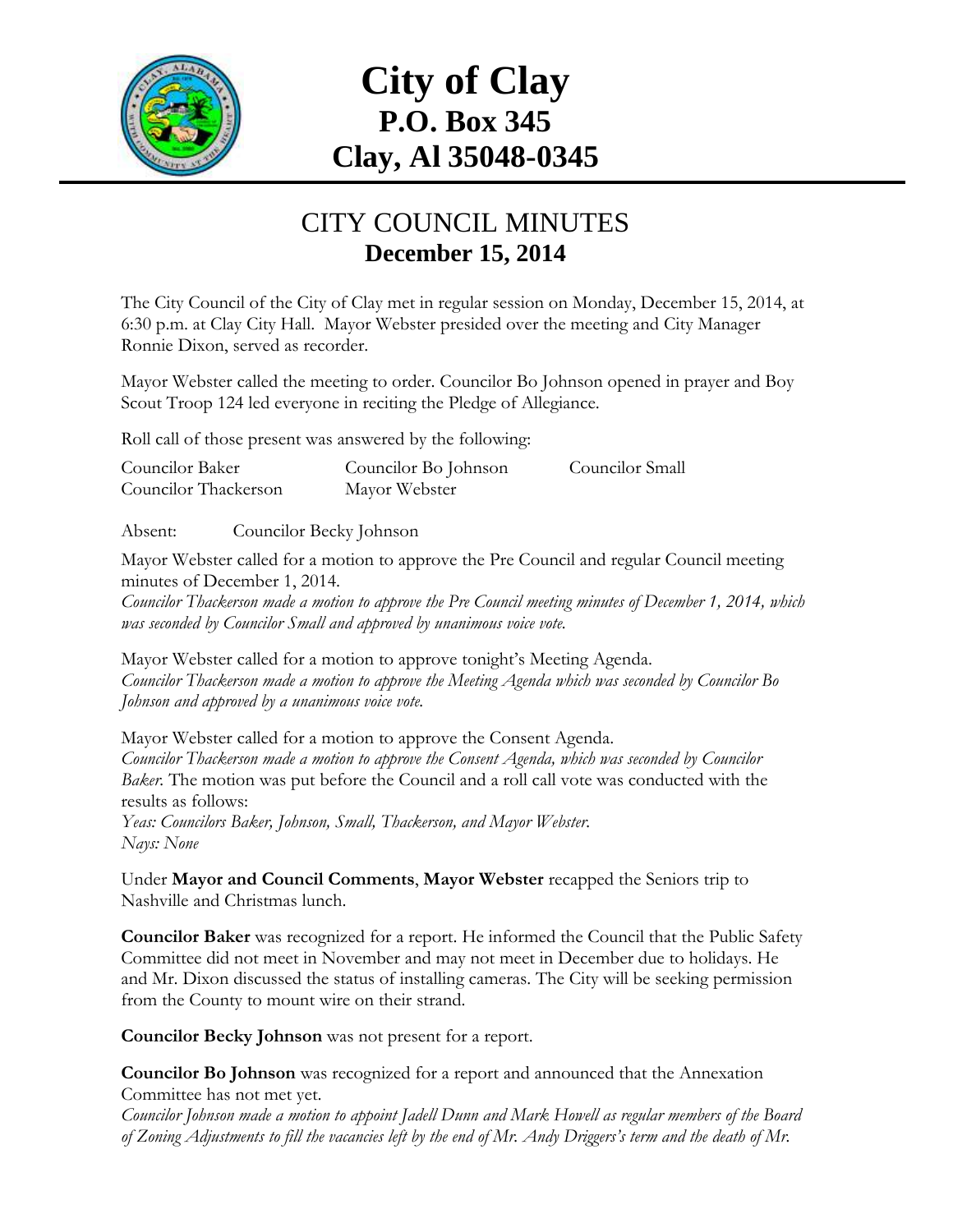

*Richeson with alternate nominations to fill the vacancies left by the end of Carol Foster's term and the balance of Ms. Jadell Dunn's term at a later date. The motion was seconded by Councilor Small and put before the Council for a roll call vote with the results as follows: Yeas: Councilors Baker, Johnson, Small, Thackerson, and Mayor Webster. Nays: None*

**Councilor Small** was recognized for a report and stated that the Library Board did not meet. He asked for paving updates. Mr. Dixon answered that San Moore Drive is completely paved and the next is Steeplechase Parkway followed by Renwood Drive and/or Somersby Parkway depending on construction. Mr. Dixon also informed the Council that a developer has purchased empty lots in Georgebrook and will begin building there soon.

**Councilor Thackerson** was recognized for a report and asked Mr. Dixon for a summary of the Cosby Lake restrooms.

Under **Reading of Petitions, Applications, Complaints, Appeals, Communications, etc.,** Mayor Webster announced that there were none.

Under the **City Manager's Report**, City Manager Ronnie Dixon introduced Mr. Sanders of 5408 Brewer Drive. Mr. Sanders shared concern of potential damage to his property from a ditch. Mr. Dixon stated that Stormwater Management and all connector roads is the responsibility of Jefferson County. The City of Clay is responsible for the right of way in the front of Mr. Sanders's house and intends to put rip rap in the ditch to prevent the ditch from widening. The open ditch was left open as a property developer's choice. Mayor Webster reiterated that the City will be happy to place the rip rap in the ditch while working on the ditch for which the City is responsible if the homeowners grant permission and buy the materials.

Mr. Dixon reported the account balances in the General Fund = \$317,452.57; Contractors Bond = \$168,721.92; Capital Improvement Fund = \$465,357.70; 4 & 5 Cent Gasoline Fund = \$64,242.92; 7 Cent Gasoline Fund = \$242,868.36; Road Project Fund = \$175,000.00; Contingency Fund  $= $175,000.00; BBT$  Fund $= $56,250.00; Ball$  park Revenue YTD $=$ \$119,914.46; and Ballpark Expense YTD= (\$118,235.28).

Under **Resolutions, Ordinances, Orders and Other Business** Mayor Webster introduced the Public Hearing for case Z-2014-03, rezoning 2550 Sweeney Hollow Road to Community Institutional. Mayor Webster asked if there was anyone present who wished to speak for this and recognized Mr. Charles Poe of  $36\,20<sup>th</sup>$  Avenue Northwest, Birmingham. Mr. Poe explained that he plans to donate this 5.5 acre property to a church which will meet during usual Sunday and Wednesday evening hours. Councilor Small asked if there was any opposition from the contiguous properties. Mr. Dixon explained that nearby residents spoke in opposition because of weekday work traffic concerns, but the church should not affect that traffic. Mayor Webster asked if there was anyone present who wished to speak against this case and there was no response.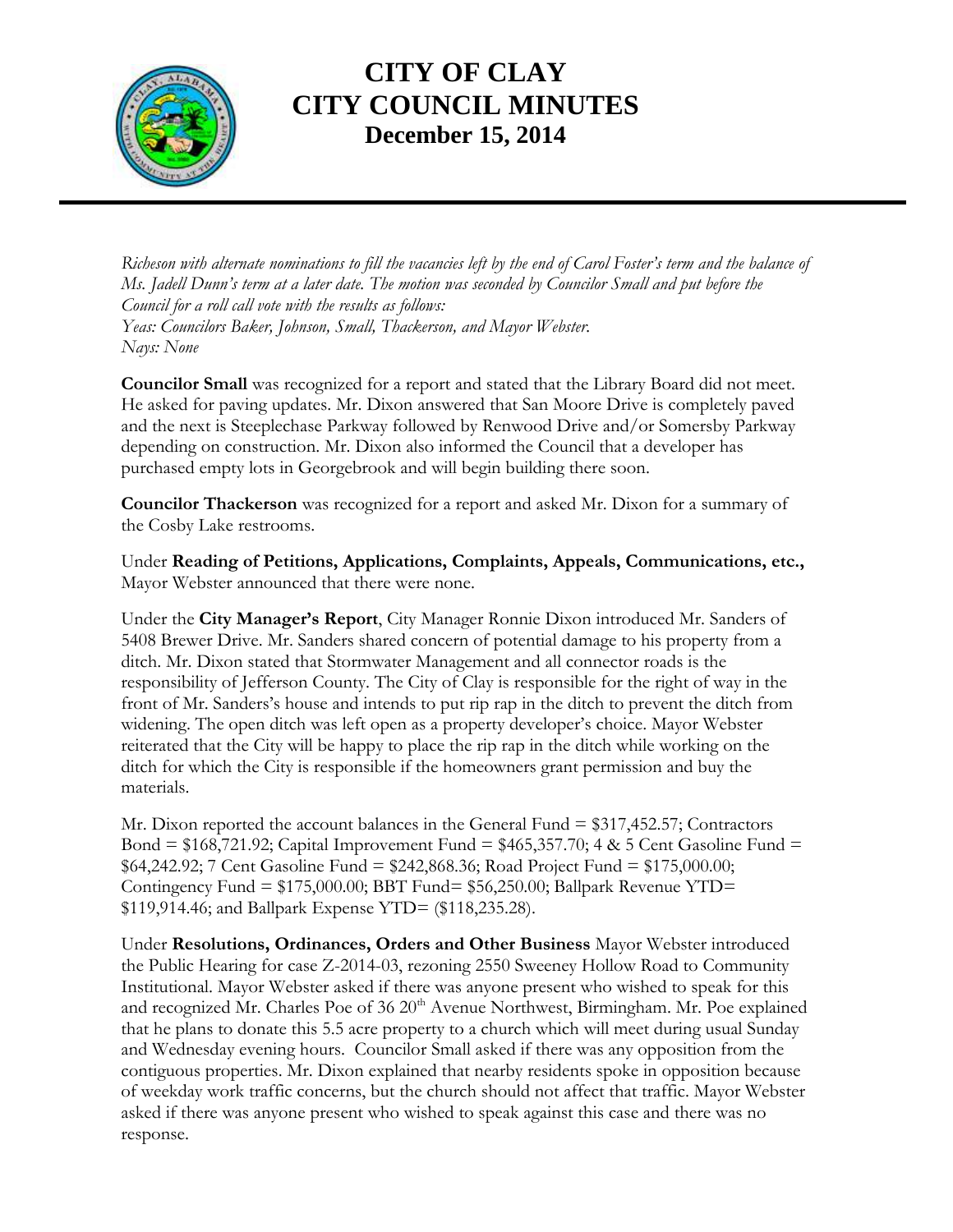

*Councilor Small made a motion to approve Z-2014-03, rezoning 2550 Sweeney Hollow Road to Community Institutional, which was seconded by Councilor Baker and approved by a unanimous voice vote.*

Mayor Webster called for a motion to enter into Unanimous Consent. *Councilor Small made a motion to suspend the regular rules of order and enter into Unanimous Consent, which was seconded by Councilor Baker.* The motion was put before the Council and a roll call vote was conducted with the results as follows:

*Yeas: Councilors Baker, Johnson, Small, Thackerson, and Mayor Webster. Nays: None*

Mayor Webster introduced Resolution 2014-51, A Resolution Awarding the Bid for Construction of Cosby Lake Restrooms, which was read by City Manager Ronnie Dixon. *Councilor Thackerson made a motion to approve Resolution 2014-51, which was seconded by Councilor Baker.* The motion was put before the Council and a roll call vote was conducted with the results as follows:

*Yeas: Councilors Baker, Johnson, Small, Thackerson, and Mayor Webster. Nays: None*

Mayor Webster introduced Resolution 2014-56, A Resolution Designating Meeting Times for the Parks Committee, which was read by City Manager Ronnie Dixon.

*Councilor Thackerson made a motion to approve Resolution 2014-56, which was seconded by Councilor Bo Johnson.* The motion was put before the Council and a roll call vote was conducted with the results as follows:

*Yeas: Councilors Baker, Johnson, Small, Thackerson, and Mayor Webster. Nays: None*

Mayor Webster introduced Resolution 2014-57, A Resolution Designating Meeting Times for the Public Safety Committee, which was read by City Manager Ronnie Dixon.

*Councilor Baker made a motion to approve Resolution 2014-57, which was seconded by Councilor Bo Johnson.*  The motion was put before the Council and a roll call vote was conducted with the results as follows:

*Yeas: Councilors Baker, Johnson, Small, Thackerson, and Mayor Webster. Nays: None*

Mayor Webster introduced Resolution 2014-58, A Resolution Designating Meeting Times for the School Committee, which was read by City Manager Ronnie Dixon. *Councilor Bo Johnson made a motion to approve Resolution 2014-56, which was seconded by Councilor* 

*Thackerson.* The motion was put before the Council and a roll call vote was conducted with the results as follows:

*Yeas: Councilors Baker, Johnson, Small, Thackerson, and Mayor Webster. Nays: None*

Mayor Webster introduced Resolution 2014-59, A Resolution Designating Meeting Times for the Library Committee, which was read by City Manager Ronnie Dixon.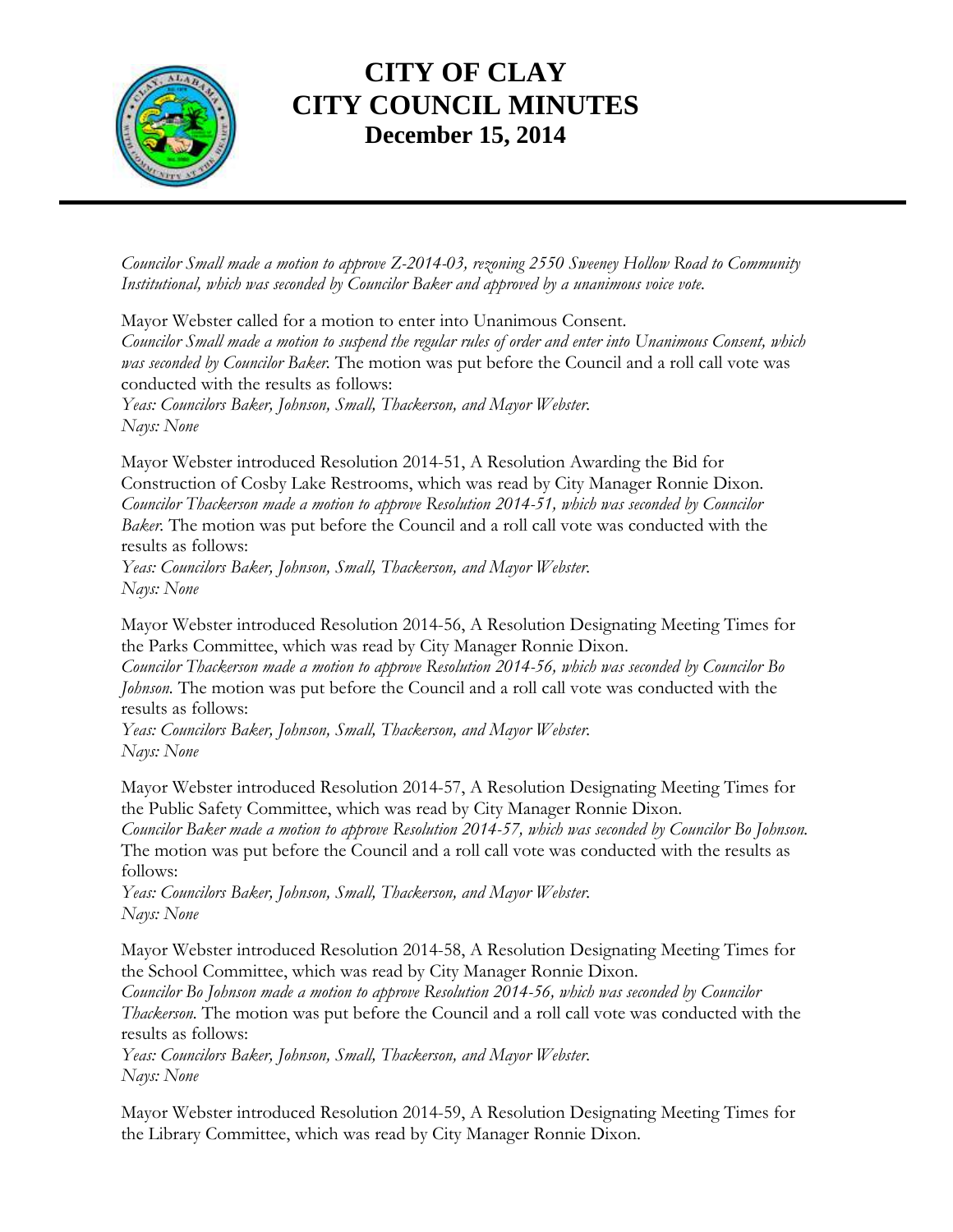

*Councilor Small made a motion to approve Resolution 2014-59, which was seconded by Councilor Bo Johnson.*  The motion was put before the Council and a roll call vote was conducted with the results as follows:

*Yeas: Councilors Baker, Johnson, Small, Thackerson, and Mayor Webster. Nays: None*

Mayor Webster introduced Resolution 2014-60, A Resolution Designating Meeting Times for the Community Development Committee, which was read by City Manager Ronnie Dixon. *Councilor Bo Johnson made a motion to approve Resolution 2014-60, which was seconded by Councilor Thackerson.* The motion was put before the Council and a roll call vote was conducted with the results as follows:

*Yeas: Councilors Baker, Johnson, Small, Thackerson, and Mayor Webster. Nays: None*

Mayor Webster introduced Resolution 2014-61, A Resolution Releasing Lien at 5410 Balboa Circle, which was read by City Manager Ronnie Dixon.

*Councilor Baker made a motion to approve Resolution 2014-61, which was seconded by Councilor Small.* The motion was put before the Council and a roll call vote was conducted with the results as follows:

*Yeas: Councilors Baker, Johnson, Small, Thackerson, and Mayor Webster. Nays: None*

Mayor Webster introduced Resolution 2014-62, A Resolution Approving the Mayor to Pursue a FEMA Grant for Saferoom, which was read by City Manager Ronnie Dixon. *Councilor Thackerson made a motion to approve Resolution 2014-62, which was seconded by Councilor Baker.* The motion was put before the Council and a roll call vote was conducted with the results as follows:

*Yeas: Councilors Baker, Johnson, Small, Thackerson, and Mayor Webster. Nays: None*

Mayor Webster introduced Resolution 2014-63, A Resolution Authorizing the Mayor to Enter Into a Contract with Encompass360, which was read by City Manager Ronnie Dixon. *Councilor Thackerson made a motion to approve Resolution 2014-63, which was seconded by Councilor Baker.* The motion was put before the Council and a roll call vote was conducted with the results as follows:

*Yeas: Councilors Baker, Johnson, Small, Thackerson, and Mayor Webster. Nays: None*

Mayor Webster called an end to Unanimous Consent and called for **Public Comments.**  Mayor Webster thanked the boy scouts for attending the Council meeting.

Councilor Small noted that CCHS won the State Championship.

Mayor Webster announced that the next City Council meeting will take place on Monday, January 5, 2015, at 6:30. Pre Council will begin at 6:00 p.m.